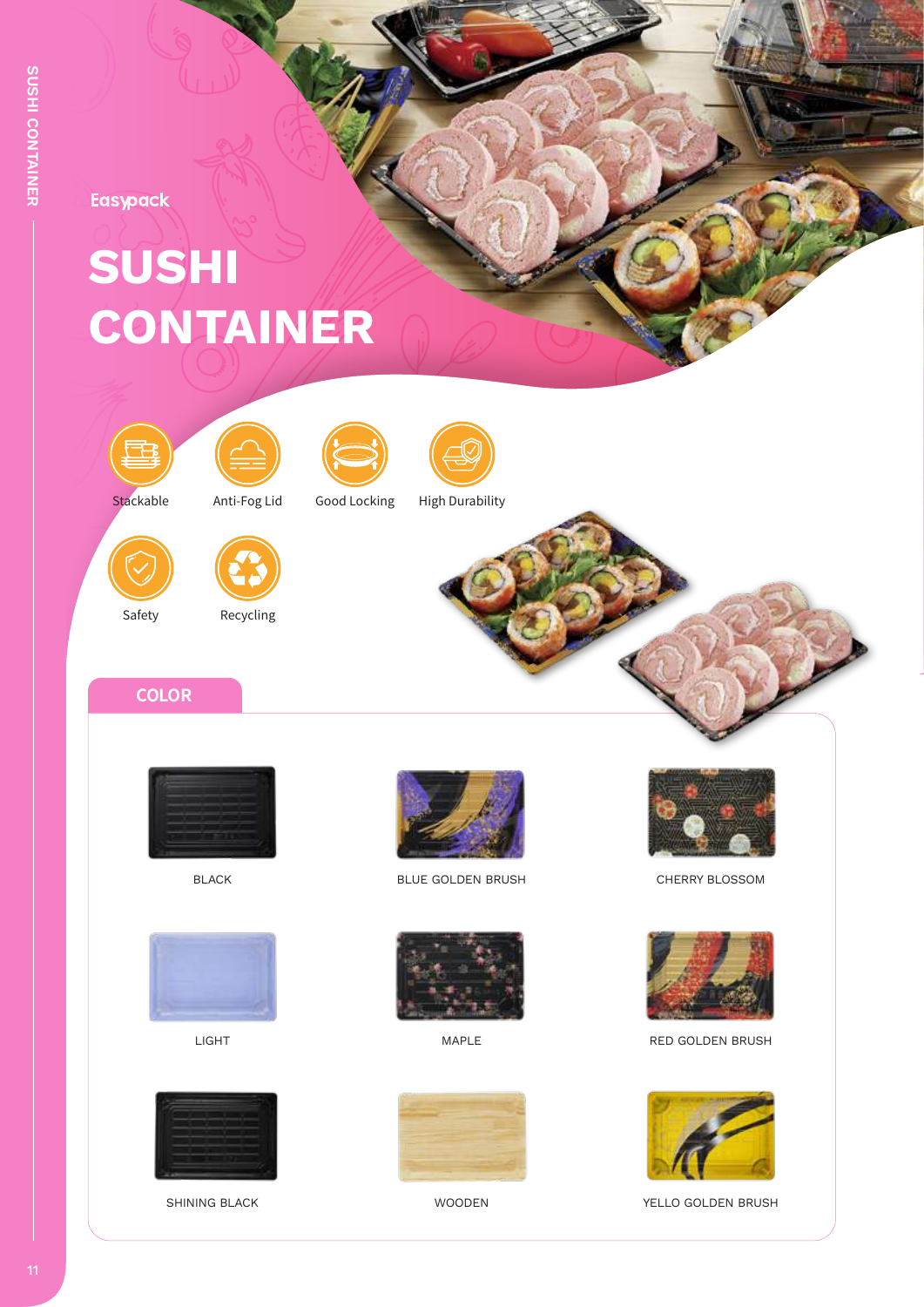



OP-00 OP-0.4 OP-0.6









OP-0.8 OP-1.0 OP-1.5

| <b>Item</b> | <b>Material</b>                   | <b>Product Size (mm)</b>                                     | Packing (ctn) |
|-------------|-----------------------------------|--------------------------------------------------------------|---------------|
| $OP-OO$     | Lid : PET / OPS<br>Base: PET / PS | $143 \times 83 \times 30$<br>$140 \times 80 \times 21.5$     | 800 sets      |
| $OP-0.4$    | Lid : PET / OPS<br>Base: PET / PS | $167.9 \times 93.4 \times 31$<br>163.8 x 88.8 x 21           | 400 sets      |
| $OP-0.6$    | Lid : PET / OPS<br>Base: PET / PS | $224.6 \times 95.2 \times 33$<br>$222 \times 92 \times 22$   | 400 sets      |
| $OP-0.8$    | Lid: PET / OPS<br>Base: PET / PS  | $168 \times 117 \times 30$<br>$165 \times 115 \times 20$     | 400 sets      |
| OP-1.0      | Lid : PET / OPS<br>Base: PET / PS | $186 \times 129 \times 30$<br>185 x 128 x 20                 | 400 sets      |
| OP-1.5      | Lid : PET / OPS<br>Base: PET / PS | $216.5 \times 136.5 \times 30$<br>$216 \times 135 \times 20$ | 400 sets      |









| <b>Item</b> | <b>Material</b>                   | <b>Product Size (mm)</b>                                 | Packing (ctn) |
|-------------|-----------------------------------|----------------------------------------------------------|---------------|
| OP-1.7      | Lid : PET / OPS<br>Base: PET / PS | $235 \times 160 \times 30$<br>$230 \times 155 \times 23$ | 400 sets      |
| $OP-2.0$    | Lid : PET / OPS<br>Base: PET / PS | $240 \times 147 \times 26$<br>238 x 145 x 23             | 400 sets      |
| $OP-2.5$    | Lid : PET / OPS<br>Base: PET / PS | $246 \times 181 \times 31$<br>244 x 180 x 23.5           | $200$ sets    |
| $OP-3.0$    | Lid : PET / OPS<br>Base: PET / PS | $263 \times 190 \times 30.5$<br>260 x 187 x 23.5         | 300 sets      |
| $OP-4.0$    | Lid : PET / OPS<br>Base: PET / PS | 267 x 267 x 25<br>264 x 264 x 30                         | $200$ sets    |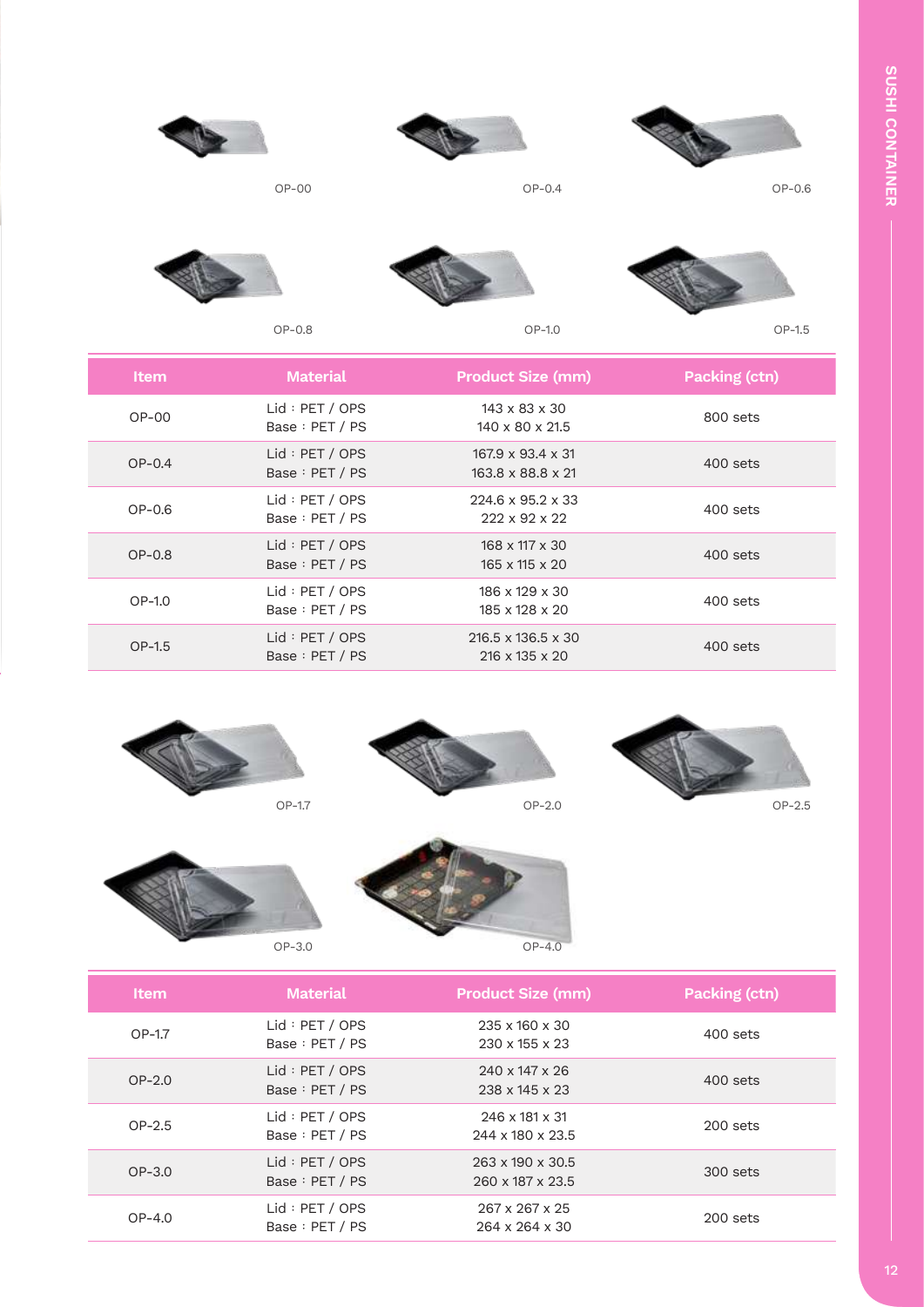Г



| <b>Item</b> | <b>Material</b> | <b>Product Size (mm)</b>   | <b>Packing (ctn)</b> |
|-------------|-----------------|----------------------------|----------------------|
| $CF-02$     | Lid : PET       | $54 \times 51 \times 41$   | 800 pcs              |
|             | Base: PET       | $39 \times 37 \times 27$   | 800 pcs              |
| $CF-03$     | Lid : PET       | $59.5 \times 49 \times 47$ | 800 pcs              |
|             | Base: PET       | $45.5 \times 37 \times 29$ | 800 pcs              |



| Item         | <b>Material</b> | <b>Product Size (mm)</b>   | Packing (ctn) |
|--------------|-----------------|----------------------------|---------------|
| <b>FJ-09</b> | Lid : PET       | $54 \times 46.5 \times 34$ | 800 pcs       |
|              | Base: PET       | 54 x 42 x 34               | 800 pcs       |
| $FJ-12$      | Lid : PET       | $192 \times 134 \times 25$ | 800 pcs       |
|              | Base: PET       | 190 x 134 x 25             | 800 pcs       |
| <b>FJ-16</b> | Lid : PET       | 294 x 160 x 29.5           | 600 pcs       |
|              | Base: PP        | 291 x 157.5 x 41           | 600 pcs       |
| $FJ-24$      | Lid : PET       | 294 x 213 x 20             | 300 pcs       |
|              | Base: PET       | $305 \times 222 \times 32$ | 300 pcs       |